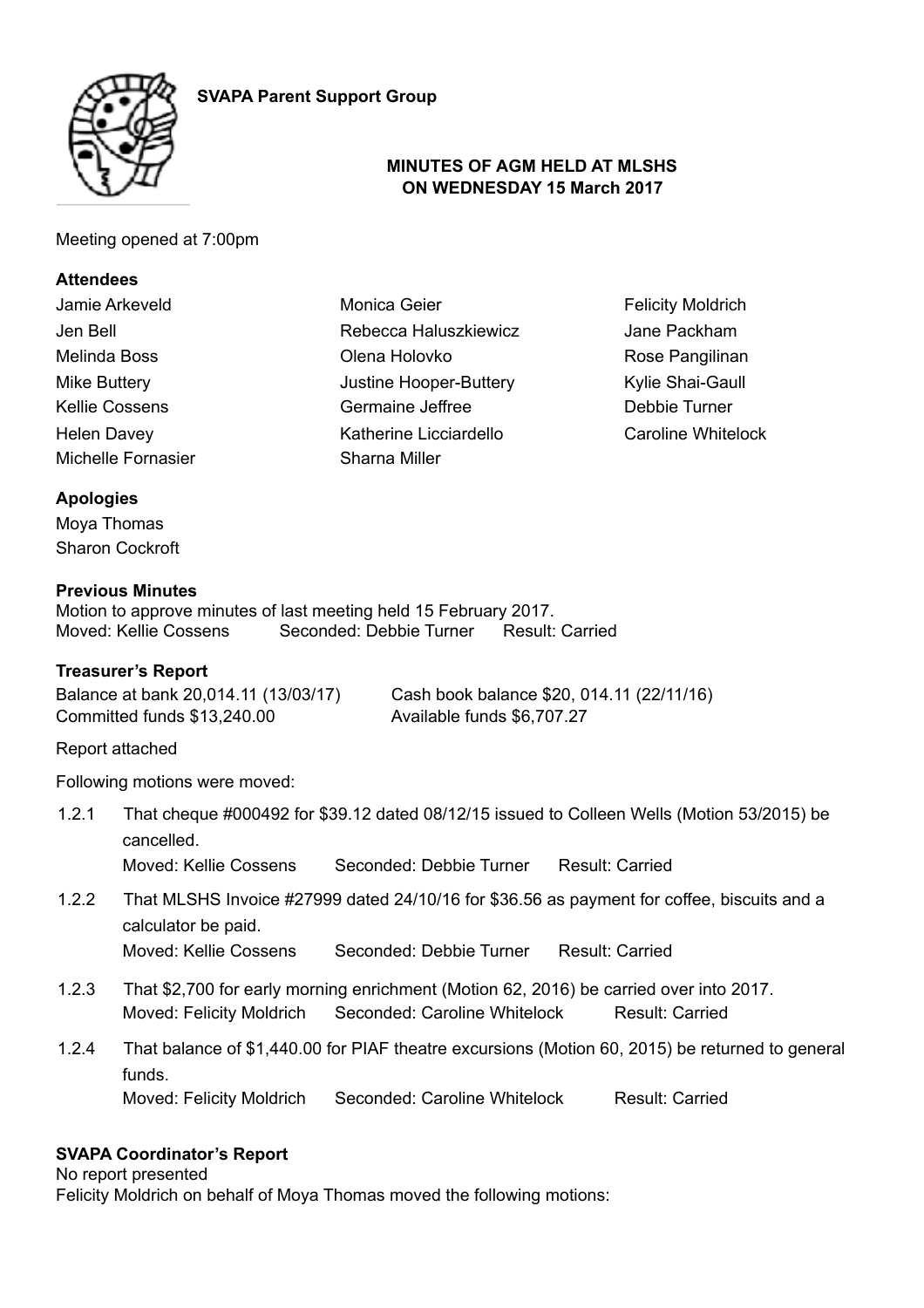1.2.5 Reverse payment of \$300.00 for Jade Dolman (Motion T1.5, 2017) for weekend workshop on 18 March.

Moved: Felicity Moldrich Seconded: Caroline Whitelock Result: Carried

1.2.6 That payment of \$300.00 to Maitland Schnaars for weekend workshop on 18 March. Moved: Felicity Moldrich Seconded: Caroline Whitelock Result: Carried

## **General Business**

Weekend Workshop 18th March

Parent volunteer assistance and catering. Receipts to be forwarded to Kellie.

SVAAPA t-shirt orders on 18th March

Power Ranger Fundraiser and potential Raffle

Arts Festival Day

1.2.7 Provide Arts Day budget for Fairy Floss Machine for \$350.00 Moved: Caroline Whitelock Seconded: Helen Davey Result: Carried

Arts day raffle proposed

- Kellie Cossens offered to donate wine & gumball machine
- Felicity Moldrich offered to donate Cinema Paradiso passes
- Rebecca Haluszkiewicz offered to donate passes to Black Swan Theatre 'Lighthouse Girl' production

Lawley Art Auction

Auction night 10th June 2017

#### **Meeting closed**